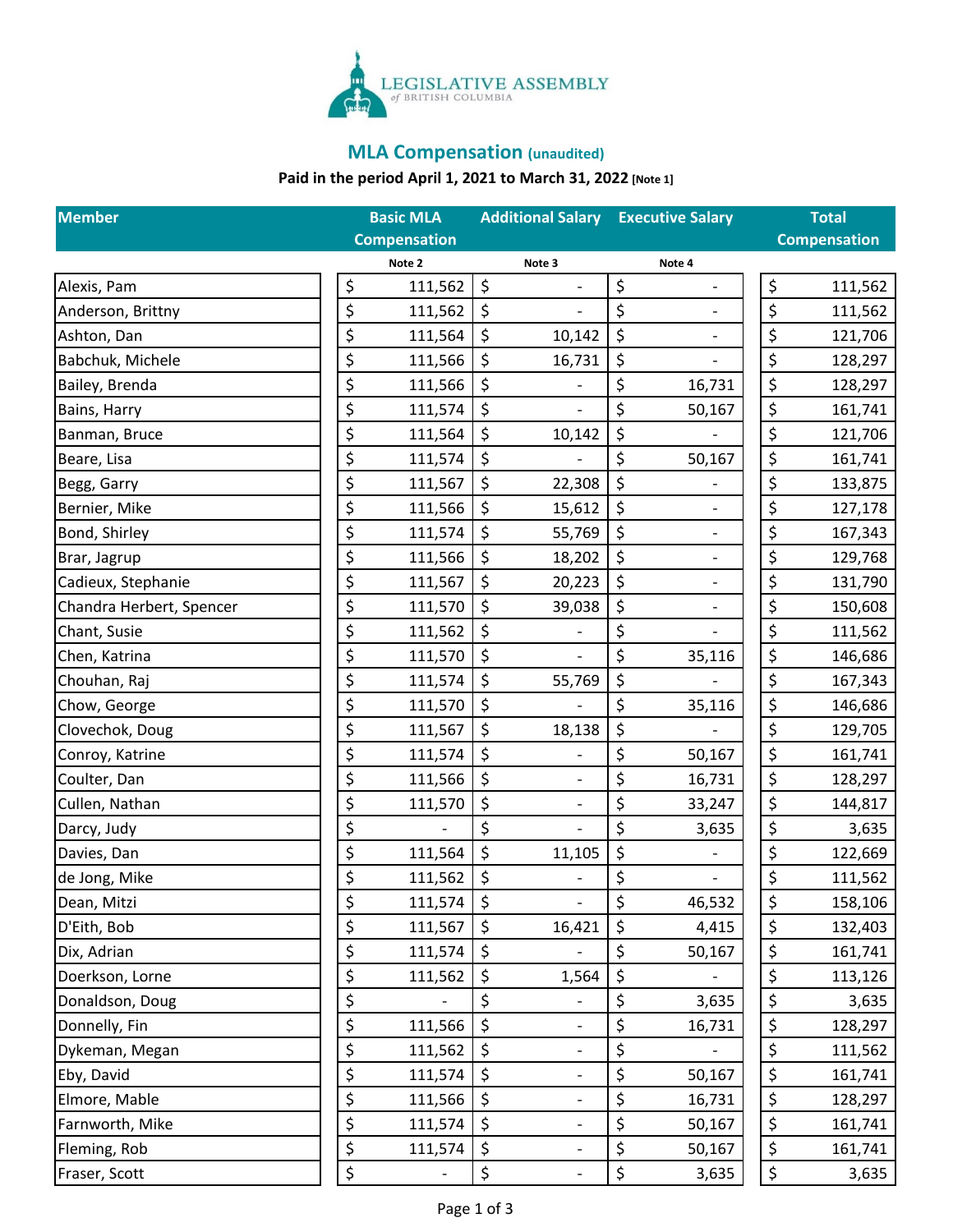

# **MLA Compensation (unaudited)**

# **Paid in the period April 1, 2021 to March 31, 2022 [Note 1]**

| <b>Member</b>      | <b>Basic MLA</b>    |    | <b>Additional Salary Executive Salary</b> |    |        | <b>Total</b> |                     |  |
|--------------------|---------------------|----|-------------------------------------------|----|--------|--------------|---------------------|--|
|                    | <b>Compensation</b> |    |                                           |    |        |              | <b>Compensation</b> |  |
|                    | Note 2              |    | Note 3                                    |    | Note 4 |              |                     |  |
| Furstenau, Sonia   | \$<br>111,568       | \$ | 27,884                                    | \$ |        | \$           | 139,452             |  |
| Glumac, Rick       | \$<br>111,564       | \$ | 14,067                                    | \$ |        | \$           | 125,631             |  |
| Greene, Kelly      | \$<br>111,566       | \$ | $\qquad \qquad \blacksquare$              | \$ | 16,731 | \$           | 128,297             |  |
| Halford, Trevor    | \$<br>111,562       | \$ | $\overline{\phantom{a}}$                  | \$ |        | \$           | 111,562             |  |
| Heyman, George     | \$<br>111,574       | \$ | $\overline{\phantom{a}}$                  | \$ | 50,167 | \$           | 161,741             |  |
| Horgan, John       | \$<br>111,584       | \$ | $\overline{\phantom{a}}$                  | \$ | 90,299 | \$           | 201,883             |  |
| James, Carole      | \$                  | \$ | $\overline{\phantom{a}}$                  | \$ | 3,635  | \$           | 3,635               |  |
| Kahlon, Ravi       | \$<br>111,574       | \$ | $\overline{\phantom{a}}$                  | \$ | 46,532 | \$           | 158,106             |  |
| Kang, Anne         | \$<br>111,574       | \$ |                                           | \$ | 50,167 | \$           | 161,741             |  |
| Kirkpatrick, Karin | \$<br>111,562       | \$ | 337                                       | \$ |        | \$           | 111,899             |  |
| Kyllo, Greg        | \$<br>111,566       | \$ | 11,994                                    | \$ |        | \$           | 123,560             |  |
| Lee, Michael       | \$<br>107,962       | \$ |                                           | \$ |        | \$           | 107,962             |  |
| Leonard, Ronna-Rae | \$<br>111,567       | \$ | 22,308                                    | \$ |        | \$           | 133,875             |  |
| Letnick, Norm      | \$<br>111,570       | \$ | 35,497                                    | \$ |        | \$           | 147,067             |  |
| Lore, Grace        | \$<br>111,566       | \$ |                                           | \$ | 16,731 | \$           | 128,297             |  |
| Ma, Bowinn         | \$<br>111,570       | \$ | $\overline{\phantom{a}}$                  | \$ | 32,572 | \$           | 144,142             |  |
| Malcolmson, Sheila | \$<br>111,574       | \$ |                                           | \$ | 46,532 | \$           | 158,106             |  |
| Mark, Melanie      | \$<br>111,574       | \$ | $\overline{\phantom{a}}$                  | \$ | 50,167 | \$           | 161,741             |  |
| Mercier, Andrew    | \$<br>111,566       | \$ | $\overline{\phantom{a}}$                  | \$ | 16,731 | \$           | 128,297             |  |
| Merrifield, Renee  | \$<br>111,562       | \$ |                                           | \$ |        | \$           | 111,562             |  |
| Milobar, Peter     | \$<br>111,567       | \$ | 20,821                                    | \$ |        | \$           | 132,388             |  |
| Morris, Mike       | \$<br>111,562       | \$ | $\overline{\phantom{a}}$                  | \$ |        | \$           | 111,562             |  |
| Mungall, Michelle  | \$                  | \$ |                                           | \$ | 3,635  | \$           | 3,635               |  |
| Oakes, Coralee     | \$<br>111,564       | \$ | 12,227                                    | \$ |        | \$           | 123,791             |  |
| Olsen, Adam        | \$<br>111,564       | \$ | 11,154                                    | \$ |        | \$           | 122,718             |  |
| Osborne, Josie     | \$<br>111,574       | \$ |                                           | \$ | 46,532 | \$           | 158,106             |  |
| Paddon, Kelli      | \$<br>111,562       | \$ | $\overline{\phantom{a}}$                  | \$ |        | \$           | 111,562             |  |
| Paton, Ian         | \$<br>111,562       | \$ | $\overline{\phantom{a}}$                  | \$ |        | \$           | 111,562             |  |
| Popham, Lana       | \$<br>111,574       | \$ | $\overline{\phantom{a}}$                  | \$ | 50,167 | \$           | 161,741             |  |
| Ralston, Bruce     | \$<br>111,574       | \$ | $\overline{\phantom{a}}$                  | \$ | 50,167 | \$           | 161,741             |  |
| Rankin, Murray     | \$<br>111,574       | \$ | $\overline{\phantom{a}}$                  | \$ | 46,532 | \$           | 158,106             |  |
| Rice, Jennifer     | \$<br>111,566       | \$ | $\overline{\phantom{a}}$                  | \$ | 16,731 | \$           | 128,297             |  |
| Robinson, Selina   | \$<br>111,574       | \$ | $\overline{\phantom{a}}$                  | \$ | 50,167 | \$           | 161,741             |  |
| Ross, Ellis        | \$<br>111,562       | \$ |                                           | \$ |        | \$           | 111,562             |  |
| Routledge, Janet   | \$<br>111,566       | \$ | 15,719                                    | \$ |        | \$           | 127,285             |  |